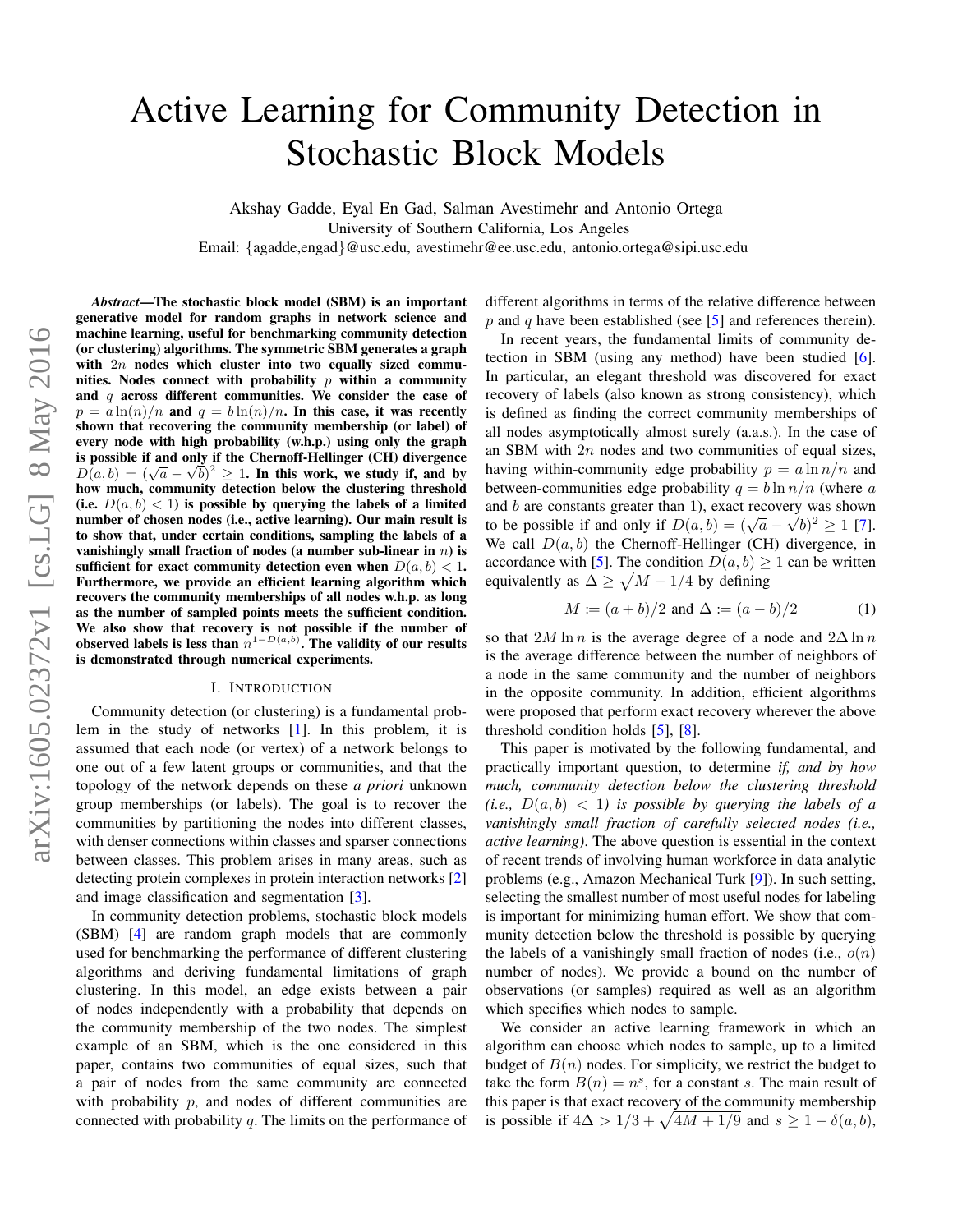where  $\delta(a, b)$  is as specified in Theorem [1.](#page-2-0) Furthermore, we provide an efficient sampling algorithm which recovers the community memberships of all nodes a.a.s. wherever  $s \geq 1 - \delta(a, b)$ . Additionally, we also show that recovery is not possible if the number of observed labels is less than  $n^{1-D(a,b)}$ .

The proposed algorithm begins by obtaining an initial clustering using an approach presented in [\[8\]](#page-4-7), which consists of spectral clustering followed by a replica method. We can characterize the nodes where this initial clustering is more likely to make mistakes. We propose to observe the labels of  $B(n)$  nodes selected using this characterization, which allows us to correct the mistakes in the initial clustering. We show that observing  $\Omega(n^{1-\delta})$  labels in the proposed way and predicting the labels of the unsampled nodes according to the initial clustering guarantees that we a.a.s. recover all the labels. While most of the techniques used in the proof of our main result are based on previous works [\[8\]](#page-4-7), [\[5\]](#page-4-4), to the best of our knowledge, the proposed sampling algorithm is novel.

The problem of selecting a subset of nodes for labeling, which are most helpful in predicting the labels of the rest of the nodes is known as active learning on graphs  $[10]$ ,  $[11]$  in the machine learning literature. In a standard active learning setting, the nodes represent data points in a Euclidean space. A  $k$ -nearest neighbor graph is used to represent the similarities between them. Since the number of samples required (also called sampling complexity) by the proposed algorithm for exact recovery is sub-linear (and thus, vanishingly small) in the number of nodes in the SBM, we suspect a similar approach to be useful in the above setting.

Prior work. The problem of community detection with random sampling (as opposed to active learning) in stochastic block models has been previously studied in the context of sparse SBMs, with  $p = a/n$  and  $q = b/n$  [\[12\]](#page-4-11). In sparse SBM, only weak recovery is expected, where the goal is to predict labels which have non-trivial correlation with true labels. It was shown in  $[13]$ ,  $[14]$  that observing labels of a vanishingly small fraction of nodes *randomly* does not affect the weak recovery asymptotically but can lead to efficient local algorithms (in which the label prediction at each node depends only on its local neighborhood), whenever recovery is possible. The effect of sampling on exact recovery in SBM with logdegree, i.e., with  $p = a \ln n/n$  and  $q = b \ln n/n$  has not been studied. Our result in this paper demonstrates that active learning can largely impact community detection threshold in the regime of  $p = a \ln n/n$  and  $q = b \ln n/n$ .

## II. BACKGROUND AND MAIN RESULT

We begin with some basic definitions and notation.

Definition 1 (Stochastic Block Model [\[4\]](#page-4-3)). *A stochastic block model is a random graph*  $G = (V, E) \sim \mathcal{G}(n, p, q)$  *with* 2n *nodes constructed as follows: Select a labeling*  $\sigma: V \rightarrow$ {1, −1} *for each node* v ∈ V *independently and uniformly at random (i.e.,*  $Pr(\sigma_v = i) = 1/2, i \in \{1, -1\}$ *). Each pair of nodes* (v, u) *is connected by an edge with probability* p *if*  $\sigma_u = \sigma_v$  *and with probability q if*  $\sigma_u \neq \sigma_v$ *.* 

Community detection in SBM is equivalent to reconstruction of labels  $\sigma$  (up to its sign) using G. The correctness of predicted labels is considered in an asymptotic sense, where p and q are allowed to be functions of n and  $n \to \infty$ . We focus on the logarithmic degree regime, i.e., the case when  $p_n = a \frac{\ln n}{n}$  and  $q_n = b \frac{\ln n}{n}$ , where a and b are constants. The notion of correctness, which is of most interest in this regime is called strong consistency or exact recovery.

**Definition 2** (Strong Consistency  $[8]$ ). *Given sequences*  $p_n$ *and*  $q_n$ , the predicted labeling  $\tau = \tau(G)$  is said to be strongly *consistent if*  $Pr(\tau = \sigma \text{ or } \tau = -\sigma) \rightarrow 1 \text{ as } n \rightarrow \infty$ *.* 

Note that strong consistency requires the number of errors to go to 0. A weaker notion of correctness is also considered in the literature, called weak consistency (or partial recovery). This notion only requires that the fraction of errors goes to 0, i.e., the number of errors is  $o(n)$ .

We next define differential degree, which will be useful for characterizing the fundamental limits on clustering and describing the sampling algorithm proposed in the next section.

Definition 3 (Differential Degree). *Differential degree of a node* v *w.r.t. a labeling* τ *is defined as*

$$
d^*_{\tau}(v) = |\{u \in V | u \sim v, \tau_u = \tau_v\}| - |\{u \in V | u \sim v, \tau_u \neq \tau_v\}|.
$$

 $v$  *is said to have a majority if*  $d^*_{\tau}(v) > 0$ *. Otherwise, v has a minority.*

Intuitively, any clustering algorithm, which groups the nodes such that there are more edges within communities and fewer edges between communities, can succeed only if each node belongs to the same community as the majority of its neighbors. This necessary local condition also turns out to be sufficient for recovery. Specifically, it has been shown [\[8\]](#page-4-7) that a strongly consistent estimator for  $\mathcal{G}(n, p_n, q_n)$  exists if and only if a.a.s.  $d^*_{\sigma}(v) > 0 \quad \forall v \in V$ . This, in turn, holds if and only if  $D(a, b) = (\sqrt{a} - \sqrt{b})^2 \ge 1$  or equivalently,  $\Delta \geq \sqrt{M-1/4}$  (hereafter we use D as a shorthand for  $D(a, b)$ ). The necessary part of the condition can be proven by analyzing the probability that a node  $v$  has a minority, which can be computed using the fact that the number of neighbors of each node in the same (or different) community follows a binomial distribution with parameter  $p = a \ln n/n$ (or  $q = b \ln n/n$ ).

An algorithm to obtain a strongly consistent labeling under the assumption  $D \ge 1$  is given in [\[8\]](#page-4-7). This algorithm consists of two steps. The first step (spectral clustering followed by replica method) gives a weakly consistent labeling and the final step flips the labels of the minority nodes (with respect to the prediction in the previous step) to ensure that every node is a majority. The first step of the algorithm is *stable* in the sense that it works even when  $D \leq 1$  and only requires  $a > b$  to guarantee weak consistency.

The fundamental question considered in this paper is whether one can get a strongly consistent estimator for the labels even when  $D \leq 1$ , by observing labels of a vanishingly small fraction of carefully selected nodes (in addition to  $G$ ). In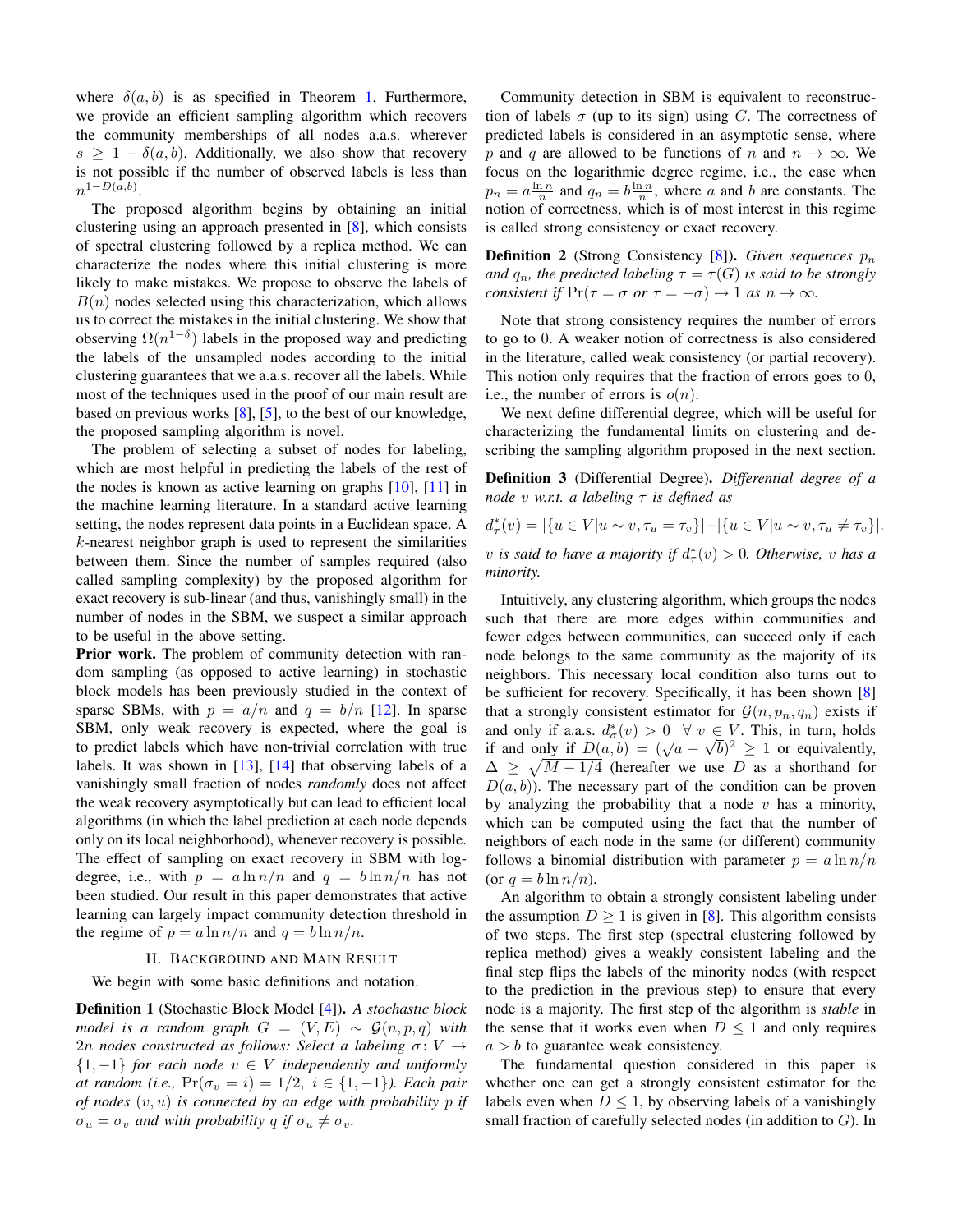<span id="page-2-2"></span>

Fig. 1:  $1 - \delta$  vs.  $\Delta / \sqrt{M - 1/4}$  for different values of M.

order to answer this question, we need to specify the number of samples needed as well as the locations of those samples. To do this, we first define critical differential degree as follows:

Definition 4 (Critical Differential Degree). *Critical differential degree* `*critical is defined as the smallest number such that a.a.s. no node* v has  $d^*_{\sigma}(v) \leq -\ell_{critical}$ *, i.e.,* 

$$
\ell_{critical} = \inf \{ \ell \mid \Pr(d^*_{\sigma}(v) \leq -\ell) = o(n^{-1}) \}.
$$

Based on this definition, following theorems give the sufficient and necessary conditions on the number of samples needed.

<span id="page-2-0"></span>Theorem 1 (Sufficient Condition). *Sampling the labels of a*  $subset of nodes S := \{v \mid d^*_{\sigma}(v) \leq \ell_{critical}\}$  *is sufficient* for exact recovery in  $\mathcal{G}(n, a \frac{\ln n}{n}, b \frac{\ln n}{n})$ . Moreover, assuming  $4Δ > 1/3 + √4M +1/9,$   $|S| ≤ n<sup>s</sup>$  *if*  $s ≥ 1 - δ(M, Δ)$ *, where* 

$$
\delta(M,\Delta) = \frac{\left(4\Delta - 1/3 - \sqrt{4M + 1/9}\right)^2}{2\left(2M + 4\Delta - 1/3 - \sqrt{4M + 1/9}\right)}.
$$
 (2)

The above expression shows that the number of samples needed is smaller as  $\Delta$  increases relative to M.

<span id="page-2-1"></span>**Theorem 2** (Necessary Condition). Let  $B(n) = n^s$  be the *number of observed labels. Then, exact recovery is not possible for*  $\mathcal{G}(n, a\frac{\ln n}{n}, b\frac{\ln n}{n})$  *if*  $s \leq 1 - D(a, b)$ *.* 

*Remark.* Note that Theorem [2](#page-2-1) is congruous with previous results [\[5\]](#page-4-4), [\[8\]](#page-4-7). If  $D \leq 0$  then it is not possible to find even a weakly consistent estimator and the number of samples required for exact recovery is linear in  $n$ . On the other hand, if  $D > 1$ , then exact recovery is possible without sampling.

While exact recovery is not possible without sampling when D < [1](#page-2-2) (or equivalently  $\Delta < \sqrt{M-1/4}$ ), Figure 1 shows that the number of samples needed (as given by Theorem [1\)](#page-2-0) is sub-linear in *n* provided  $\Delta \gtrsim 0.55\sqrt{M-1/4}$  (or  $D \gtrsim 0.3$ ). Thus, exact recovery is possible in this regime by observing the labels of a vanishingly small fraction of the nodes. The figure also shows that, for a fixed value of  $\Delta/\sqrt{M-1/4}$ , the number of samples needed decreases as M, which specifies the total number of edges, increases.

The next section proves the sufficient condition in Theorem [1](#page-2-0) by providing an algorithm for selecting the subset of

nodes to be sampled, and shows that sampling  $n^{1-\delta}$  nodes using the proposed algorithm is enough for exact recovery. The proof of the necessary condition is provided in Section [IV.](#page-3-0)

## III. SUFFICIENT CONDITION

In this section, we give a constructive proof for the sufficient condition in Theorem [1](#page-2-0) by providing an algorithm for sampling. We show that the sampling budget given by Theorem [1](#page-2-0) is sufficient for exact recovery using the proposed algorithm. The main idea behind the proposed algorithm is as follows: even when  $D < 1$ , it is possible to get a weakly consistent estimator  $\tau'$  for the labels (using Algorithm 1 from [\[8\]](#page-4-7)), which makes only  $o(n)$  mistakes as long as  $D > 0$ . If we can characterize the nodes which are wrongly labeled by the weakly consistent estimator and then correct the mistakes by sampling their labels, we will have exact recovery. It can be shown that w.h.p. the mistakes in  $\tau'$  are restricted to nodes which have small differential degrees. Thus, the proposed algorithm samples nodes with smallest differential degrees  $d_{\tau'}^*(v)$  (see Algorithm [1\)](#page-0-0).

Algorithm 1 Sampling for exact recovery

**Input:** Graph  $G = (V, E)$ , Sampling budget  $B(n)$ 

- 1: Find  $\tau'$  (an initial guess for the labels) by clustering the nodes using Algorithm 1 from [\[8\]](#page-4-7).
- 2: Compute differential degrees  $d^*_{\tau}(v)$  for all  $v \in V$ .
- 3: Sample  $B(n)$  nodes with the smallest  $d^*_{\tau}(v)$ .
- 4: Update  $\tau'$  using the sampled labels to get  $\tau$ .

<span id="page-2-3"></span>Theorem 3. *Let* τ *be the labeling given by Algorithm [1](#page-0-0) after sampling*  $B(n) = n^s$  *nodes. Then*  $\tau$  *is strongly consistent if*  $4\Delta > 1/3 + \sqrt{4M + 1/9}$  and  $s \ge 1 - \delta(M, \Delta)$ .

The proof of Theorem [3](#page-2-3) follows by extending and combining several results and techniques from [\[8\]](#page-4-7). We begin by characterizing the set of nodes, where the weakly consistent estimator  $\tau$  makes mistakes.

**Definition 5.** For a positive real number  $\epsilon$ , let  $V_{\epsilon}$  be the *elements of V that either have a differential degree*  $d^*_{\sigma}(v)$ less than  $\epsilon \sqrt{a} \ln n$  or have more than 100np neighbors.

**Proposition 1** (Proposition 4.3 in [\[8\]](#page-4-7)). *For any*  $\epsilon > 0$ , the *initial labeling*  $τ'$  *in Algorithm [1](#page-0-0) a.a.s. correctly labels every node in*  $V \setminus V_{\epsilon}$ .

Proposition 2 (Proposition 4.7 in [\[8\]](#page-4-7)). *For sufficiently small*  $\epsilon$ , *a.a.s. no two nodes in*  $V_{\epsilon}$  *are adjacent.* 

The above proposition ensures that a.a.s.  $|d^*_{\tau}(v)| = |d^*_{\sigma}(v)|$ for  $v \in V_{\epsilon}$ . Our idea is to find  $\ell_{critical}$  such that a.a.s. no node has differential degree (w.r.t. σ) less than  $-\ell$ <sub>critical</sub>. Since  $|d^*_{\tau'}(v)| = |d^*_{\sigma}(v)|$  for all  $v \in V_{\epsilon}$ , sampling nodes with  $d^*_{\tau'}(v) \leq \ell_{\text{critical}}$  will capture all the nodes in  $V_{\epsilon}$  with  $d^*_{\sigma}(v) \leq \ell_{\rm critical}.$ 

**Proposition 3.** 
$$
\ell_{critical} = \left(\sqrt{4M+1/9} + 1/3 - 2\Delta\right) \ln n.
$$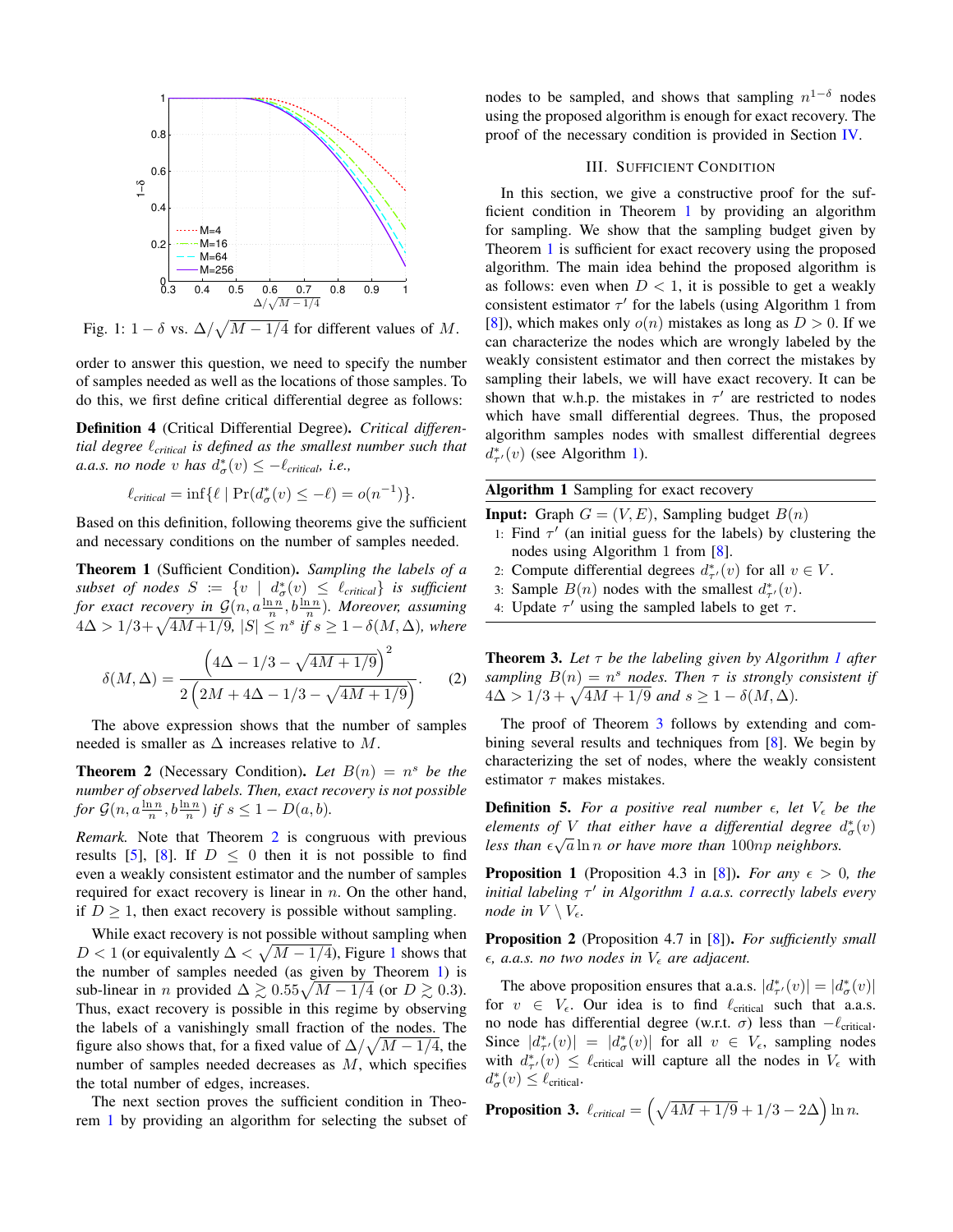*Proof.* Let  $X_i \sim$  Bernoulli $(p = a \ln n/n)$  and  $Y_i \sim$ Bernoulli $(q = b \ln n/n)$ . Define  $Z_i = X_i - Y_i$ :

$$
Z_i = \begin{cases} +1 & \text{with prob. } p(1-q) \\ 0 & \text{with prob. } pq + (1-p)(1-q) \\ -1 & \text{with prob. } (1-p)q \end{cases}
$$

Note that  $d^*_{\sigma}(v) = \sum_{i=1}^n Z_i$ . Therefore,

$$
\Pr(d_{\sigma}^*(v) \le -\ell) = \Pr\left(\sum_{i=1}^n Z_i \le -\ell\right)
$$

$$
= \Pr\left(\sum_{i=1}^n -\left(Z_i - (a-b)\frac{\ln n}{n}\right) > \ell + (a-b)\ln n\right).
$$

Applying Bernstein inequality to the sum of r.v.'s  $\tilde{Z}_i$  :=  $-(Z_i - (a - b)\frac{\ln n}{n})$ , we get  $Pr(d^*_{\sigma}(v) \le -\ell) = o(n^{-1})$  if

$$
\ell \ge \ell_{\text{critical}} = \left(\sqrt{2(a+b)+1/9} + 1/3 - (a-b)\right) \ln n.
$$

Now,  $Pr(d^*_{\sigma}(v) \leq \ell_{critical})$  can be similarly bounded using Bernstein inequality to get  $(3)$  (note that, in order to ap- $\sqrt{4M+1/9}$ ). ply Bernstein inequality, we need to assume  $4\Delta > 1/3 +$ 

$$
\Pr(d_{\sigma}^*(v) \le \ell_{\text{critical}}) \le n^{-\delta},\tag{3}
$$
  
with 
$$
\delta = \frac{\left(4\Delta - 1/3 - \sqrt{4M + 1/9}\right)^2}{2\left(2M + 4\Delta - 1/3 - \sqrt{4M + 1/9}\right)}.
$$

For sufficiently small  $\epsilon$ ,  $d^*_{\sigma}(v) \leq \ell_{critical}$  for all  $v \in V_{\epsilon}$ . Therefore, sampling the nodes with  $d^*_{\tau}(v) \leq \ell_{critical}$  will capture all the nodes in  $V_{\epsilon}$  and thus, correct all the mistakes in the initial labeling  $\tau'$ . A bound on the number of samples required is given by  $n \cdot \Pr(d^*_{\sigma}(v) \leq \ell_{critical})$ . Thus, sampling  $n^{1-\delta}$  nodes with the proposed algorithm is sufficient for exact recovery.

#### IV. NECESSARY CONDITION

<span id="page-3-0"></span>To prove the necessary condition of Theorem [2,](#page-2-1) we assume that  $s < 1 - D$ , and show that exact recovery is impossible. The proof follows the techniques used in [\[5\]](#page-4-4) for the necessary condition in clustering. The proof considers the recovery of minority nodes w.r.t.  $\sigma$ . A minority node is a node for which the number of neighbors of the same community is smaller than the number of neighbors of the opposite community. The idea of the proof is to show that if there exists a minority node that was not sampled, then no algorithm can estimate the label of the minority node with vanishing error probability. Then we show, using simple counting, that the number of minority nodes is larger than the budget w.h.p., and therefore there must exist at least one unsampled minority node.

<span id="page-3-2"></span><sup>1</sup>Specifically, we need  $\epsilon < \frac{\ell_{critical}}{\sqrt{a} \ln n}$  =  $\frac{(\sqrt{2(a+b)+1/9}+1/3-(a-b))}{\sqrt{a}}$ . In order to make  $\epsilon$  smaller, one has to use more partitions in the replica step (see [\[8\]](#page-4-7) for details.)

Consider estimation of label  $\sigma_v$  of a single node v. If the estimator knows the correct labeling of the rest of the nodes in the graph, then its error probability decreases. Therefore we assume that the estimator possesses this knowledge, to obtain a lower bound on the error probability. Next we notice that the estimator with the lowest error probability is the maximum a posteriori (MAP) estimator. Let  $X$  be a random variable that represents the number of neighbors of  $v$  of community 1. Similarly let Y be a random variable that represents the number of neighbors of v of community  $-1$ . Given the observation of  $X$  and  $Y$ , the MAP estimator selects the label

$$
\tau_v^* = \arg\max_{\tau_v} \mathbb{P}\{\sigma_v = \tau_v | X = x, Y = y\}.
$$

Since the labels are a priori equiprobable, the MAP estimator is equal to the Maximum Likelihood (ML) estimator

$$
\tau_v^* = \arg\max_{\tau_v} \mathbb{P}\{X = x, Y = y | \sigma_v = \tau_v\}.
$$

By the definition of the graph, we see that the ML estimator always misclassifies a minority node.

It remains to show that w.h.p. the number of minority nodes exceeds the sampling budget. To do this, we use the fact that the probability that a node is a minority is  $\Omega(n^{-D}/\ln(n))$  [\[5\]](#page-4-4), [\[8\]](#page-4-7). With probability  $1 - o(1)$ , the size of each community is within  $\sqrt{n} \ln n$  of *n*. Assume that this holds. We let U be a random set of  $2n/\ln^3(n)$  nodes of G. With probability  $1 - o(1)$ , the number of nodes in U in each community is  $x = o(1)$ , the number of hotes in U in each community is<br>within  $\sqrt{n}$  of  $n/\ln^3 n$ , and a randomly selected node in U is adjacent to another node in U with probability  $o(1)$ .

<span id="page-3-1"></span>We say that a node in  $U$  is ambiguous if it has a minority with respect to the nodes that are not  $U$  (i.e., not considering neighbors in U). The number of neighbors of a node in  $V \setminus U$  in each community follow a multivariate Poisson distribution approximately. Furthermore, it is shown in [\[5\]](#page-4-4) that the probability that a node is ambiguous is

$$
\Omega(n^{-D}/\ln(n)).
$$

By the assumption that  $s < 1 - D$ , it follows that there exists  $\epsilon > 0$  such that a node in U is ambiguous with probability  $\Omega(n^{\epsilon+s-1})$ . For a fixed community assignment and choice of  $U$ , there is no dependence between whether or not any two nodes are ambiguous. Also, an ambiguous node is not adjacent to any other node in U with probability  $1 - o(1)$ . So, for any choice of  $n^s$  nodes to sample, with probability  $1-o(1)$  there is at least one unsampled ambiguous node, which is misclassified by an optimal classifier. Therefore, any classifier misclassifies at least one node with probability  $1 - o(1)$ .

# <span id="page-3-3"></span>V. EXPERIMENTS

We generate random graphs using SBM with different values of  $D$ .  $b$  is set to 2 and  $D$  is varied from 0.3 to 0.6. For each value of  $D$ , graphs with number of nodes,  $n$ , changing from 1000 to 2000 are generated. For each  $D$  and  $n$ , we compute the following quantities (averaged over 30 trials):

$$
n_m = \text{ number of minorities}
$$
  

$$
n_s = \text{ number of nodes with } d_{\tau'}^*(v) \le d_{\tau', \text{err}, \text{max}}^* \tag{4}
$$